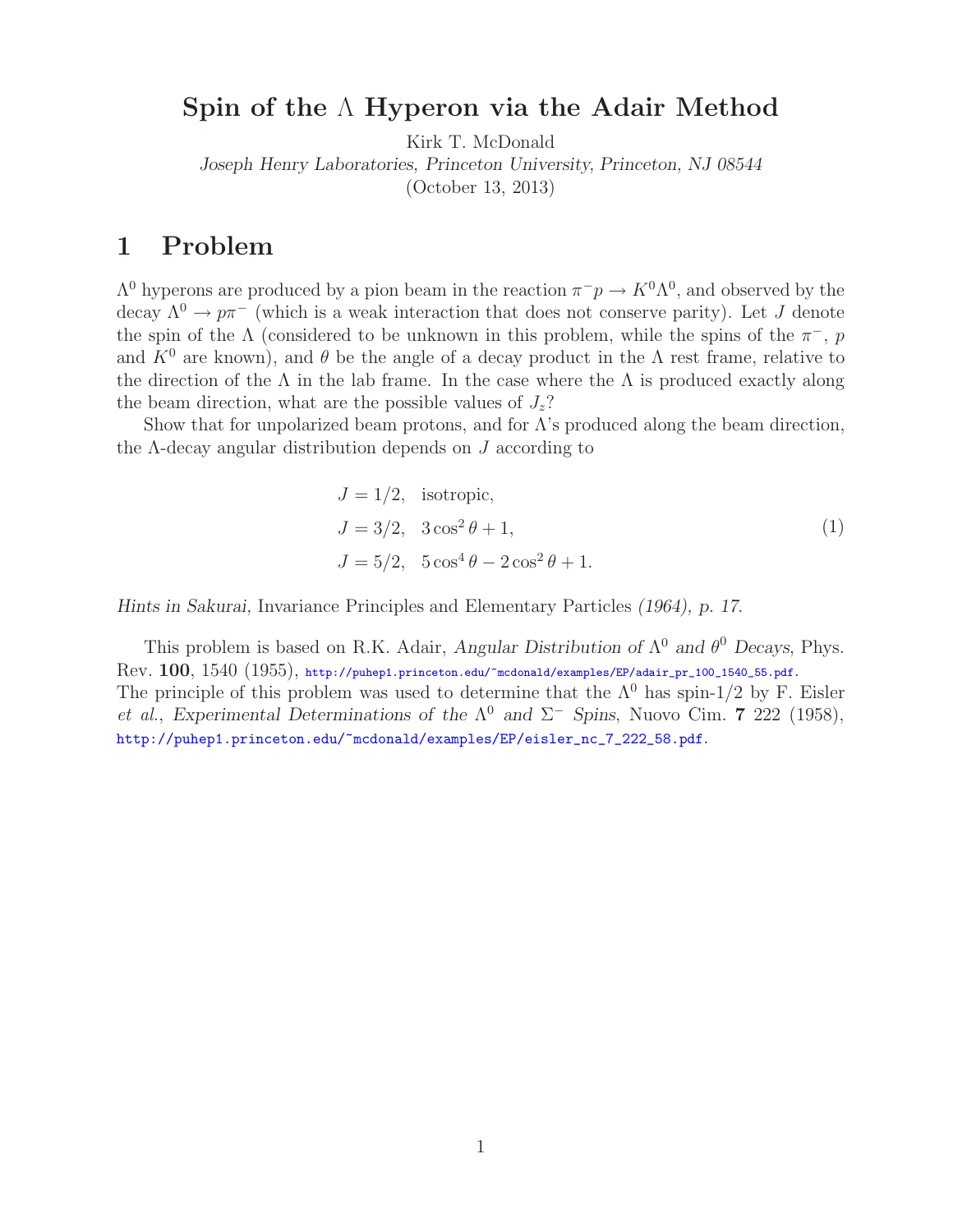## **2 Solution**

A two-particle state can only have orbital-angular-momentum component  $L_z = 0$  along a z-axis.

If the  $\Lambda^0$  moves along the beam axis, taken to be the z-axis, then so also does the  $K^0$ , and no matter what is their orbital angular momentum  $L, L_z = 0$ . Of course, the initial  $\pi^- p$  state has  $L_z = 0$ , and  $J_z = \pm 1/2$ , since the pion is spinless and the proton has spin-1/2. Conservation of angular momentum then implies that  $J_z = \pm 1/2$  for the final state; these two states are distinguishable, so it suffices to consider only one, say  $J_z = 1/2$ .

Similarly, since the initial state can only have  $J = n/2$  for odd n this also holds for the final state, which in turn implies that the spin of the  $\Lambda^0$  is  $m/2$  for odd m, since the  $K^0$  is spinless.

1.  $J_{\Lambda} = 1/2$ .

In general, the decay final state  $\pi$ <sup>−</sup>p could have  $L = 0$  or 1 such that  $J = 1/2$ . If the  $\Lambda$  has  $J_z = \pm 1/2$  in its rest frame, then this couples to the  $L = 0 \pi^- p$  state according to

$$
|1/2, 1/2\rangle = |0, 0\rangle |1/2, \pm 1/2\rangle, \tag{2}
$$

and couples to the  $\pi$ <sup>−</sup>p states with orbital angular momentum  $L = 1$  and (proton) spin  $S = \pm 1/2$  according to

$$
|1/2,1/2\rangle = \sqrt{\frac{2}{3}}|1,1\rangle|1/2,-1/2\rangle - \sqrt{\frac{1}{3}}|1,0\rangle|1/2,1/2\rangle, \tag{3}
$$

$$
|1/2, -1/2\rangle = -\sqrt{\frac{2}{3}}|1, -1\rangle|1/2, 1/2\rangle + \sqrt{\frac{1}{3}}|1, 0\rangle|1/2, -1/2\rangle, \tag{4}
$$

using the Clebsch-Gordon coefficients from

http://pdg.lbl.gov/2013/reviews/rpp2012-rev-clebsch-gordan-coefs.pdf.

The initial  $J_z = \pm 1/2$  states, and the decay final states are all distinguishable by the proton spin component, so we have four amplitudes to consider,

$$
\alpha|0,0\rangle|1/2,1/2\rangle - \beta \sqrt{\frac{1}{3}}|1,0\rangle|1/2,1/2\rangle, \tag{5}
$$

$$
\beta \sqrt{\frac{2}{3}} |1,1\rangle |1/2,-1/2\rangle,\tag{6}
$$

$$
\alpha|0,0\rangle|1/2,-1/2\rangle + \beta\sqrt{\frac{1}{3}}|1,0\rangle|1/2,-1/2\rangle, \tag{7}
$$

$$
-\beta \sqrt{\frac{2}{3}} |1, -1\rangle |1/2, 1/2\rangle, \tag{8}
$$

where  $\alpha$  is the strength of the interaction with the  $L = 0$  state, and  $\beta$  is the strength of the interaction with the  $L = 1$  state. We square amplitudes (5)-(8) and add to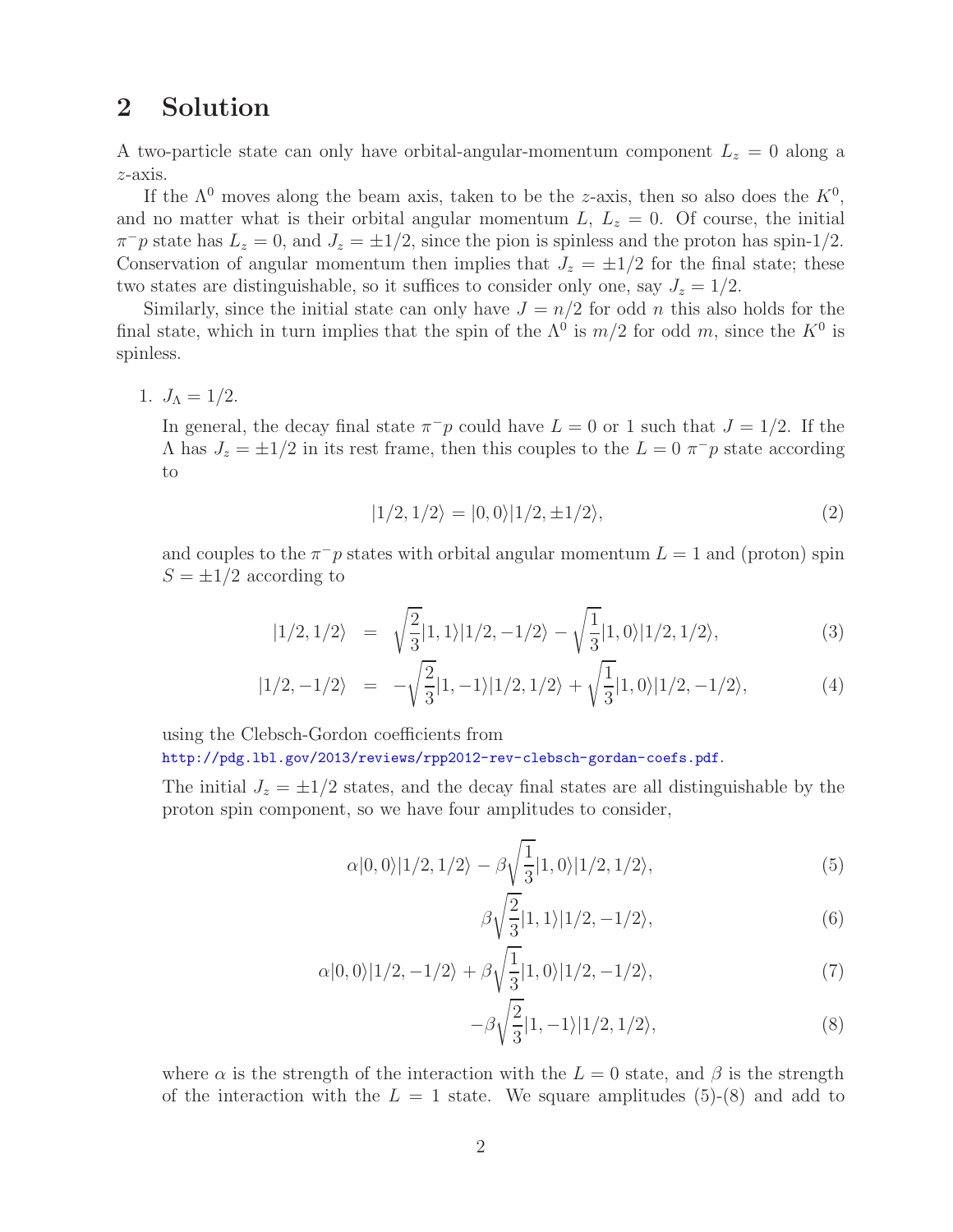find the angular distribution, noting that the orbital angular momentum states  $|L, L_z\rangle$ correspond to spherical harmonics  $Y_L^{L_z}(\theta, \phi)$ , where  $\theta$  is the angle of, say, the decay pion with respect to the *z*-axis in the  $\Lambda$  rest frame.

$$
Y_0^0 = \sqrt{\frac{1}{4\pi}}, \quad Y_1^{\pm 1} = \mp \sqrt{\frac{3}{8\pi}} \sin \theta \, e^{\pm i\phi}, \quad Y_1^0 = \sqrt{\frac{3}{4\pi}} \cos \theta.
$$
 (9)

The four amplitudes (5)-(8) are then (after multiplying by  $\sqrt{4\pi}$ ),

$$
\alpha - \beta \sqrt{\frac{1}{3}} \cos \theta, \quad -\beta \sqrt{\frac{1}{3}} \sin \theta e^{i\phi}, \quad \alpha + \beta \sqrt{\frac{1}{3}} \cos \theta, \quad -\beta \sqrt{\frac{1}{3}} \sin \theta e^{-i\phi}.
$$
 (10)

Squaring, and adding, leads to the angular distribution

$$
2|\alpha|^2 + \frac{2|\beta|^2}{3}(\sin^2\theta + \cos^2\theta) = 2|\alpha|^2 + \frac{2|\beta|^2}{3} = \text{isotropic.}
$$
 (11)

We note that the target protons needed to be unpolarized so that the cases of  $J_z = \pm 1/2$ for the initial state are equally likely, and the cross terms between different  $L$  in the final  $\pi$ <sup>−</sup>p state cancel out. We assume this holds for the cases of higher possible  $\Lambda$  spin, and consider than contributions to the angular distribution from different L separately.

## 2.  $J_{\Lambda} = 3/2$ .

In this case the orbital angular momentum of the  $\pi$ <sup>−</sup>p final state can be  $L = 1$  or 2 such that  $J = 3/2$ . If the  $\Lambda$  has  $J_z = 1/2$  in its rest frame, then this couples to the  $\pi$ <sup>−</sup>p final states with orbital angular momentum  $L = 1$  and (proton) spin  $S = 1/2$ according to

$$
|3/2,1/2\rangle = \sqrt{\frac{1}{3}}|1,1\rangle|1/2,-1/2\rangle + \sqrt{\frac{2}{3}}|1,0\rangle|1/2,1/2\rangle, \qquad (12)
$$

which implies an angular distribution proportional to

$$
\left|Y_1^1\right|^2 + 2\left|Y_1^0\right|^2 \propto \frac{\sin^2\theta}{2} + 2\cos^2\theta \propto 3\cos^2\theta + 1. \tag{13}
$$

Similarly, the coupling to the  $\pi$ <sup>-</sup>p final states with orbital angular momentum  $L = 2$ is

$$
|3/2,1/2\rangle = \sqrt{\frac{3}{5}}|2,1\rangle|1/2,-1/2\rangle - \sqrt{\frac{2}{5}}|2,0\rangle|1/2,1/2\rangle, \tag{14}
$$

which implies an angular distribution of

$$
3\left|Y_2^1\right|^2 + 2\left|Y_2^0\right|^2 \propto 3\frac{15}{2}\sin^2\theta\cos^2\theta + 2\frac{5}{4}(3\cos^2\theta - 1)^2 \propto 3\cos^2\theta + 1,\tag{15}
$$

noting that

$$
Y_2^1 = -\sqrt{\frac{15}{8\pi}} \sin \theta \cos \theta e^{i\phi}, \qquad Y_2^0 = \sqrt{\frac{5}{16\pi}} (3\cos^2 \theta - 1).
$$
 (16)

Thus, either value of L for the  $\pi$ <sup>-</sup>p final states leads to the same angular distribution, namely  $3\cos^2\theta + 1$ .